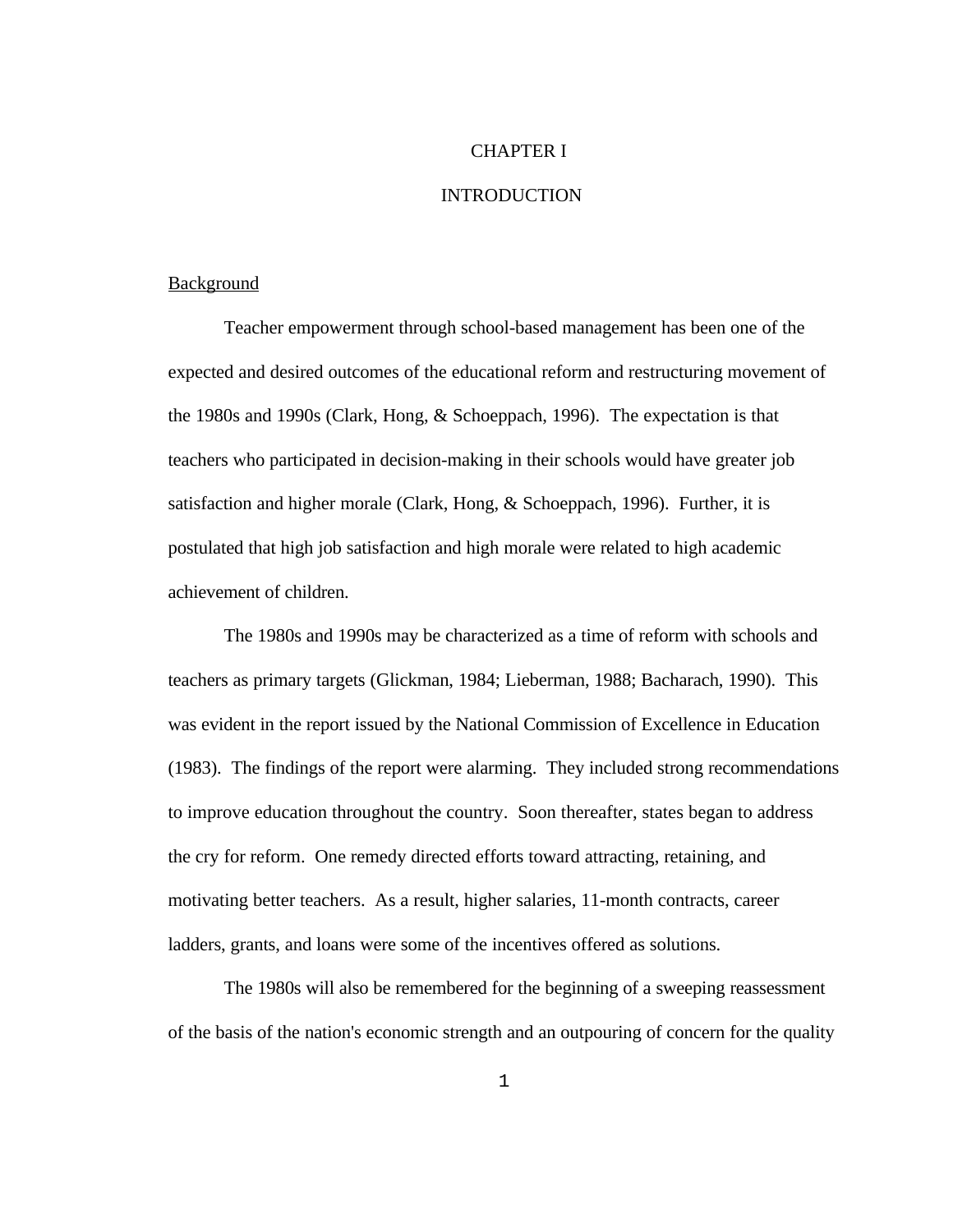of American education (Carnegie, 1986). The nationwide effort to improve our schools and student achievement, in a characteristically American way, was initiated and seized upon by state political leaders, local officials, citizens, parents, higher education leaders, professional educators, and business groups. Each group pursued the cause for a widely perceived decline in the quality of American education while making determined efforts to redress the balance (Carnegie, 1986).

The nationwide effort to improve our schools and student achievement through a rebuilding of our educational system has not come without controversy. Course requirements for students were stiffened, teachers' salaries raised, and new standards established in many states.

## Significance of the Study

Teachers today have varied levels of involvement ranging from a low level of participation, to a high level of participation in school decision making. The purpose of this study was to develop and test an instrument to measure elementary teachers' satisfaction with their involvement in school decision making.

This instrument was designed to provide a tool for principals to use as a needs assessment to determine how much, and in what areas, teachers want to be involved in school decision making. With the many changes occurring in education today, it is important that principals recognize the desires of their teachers in order that they will have job satisfaction.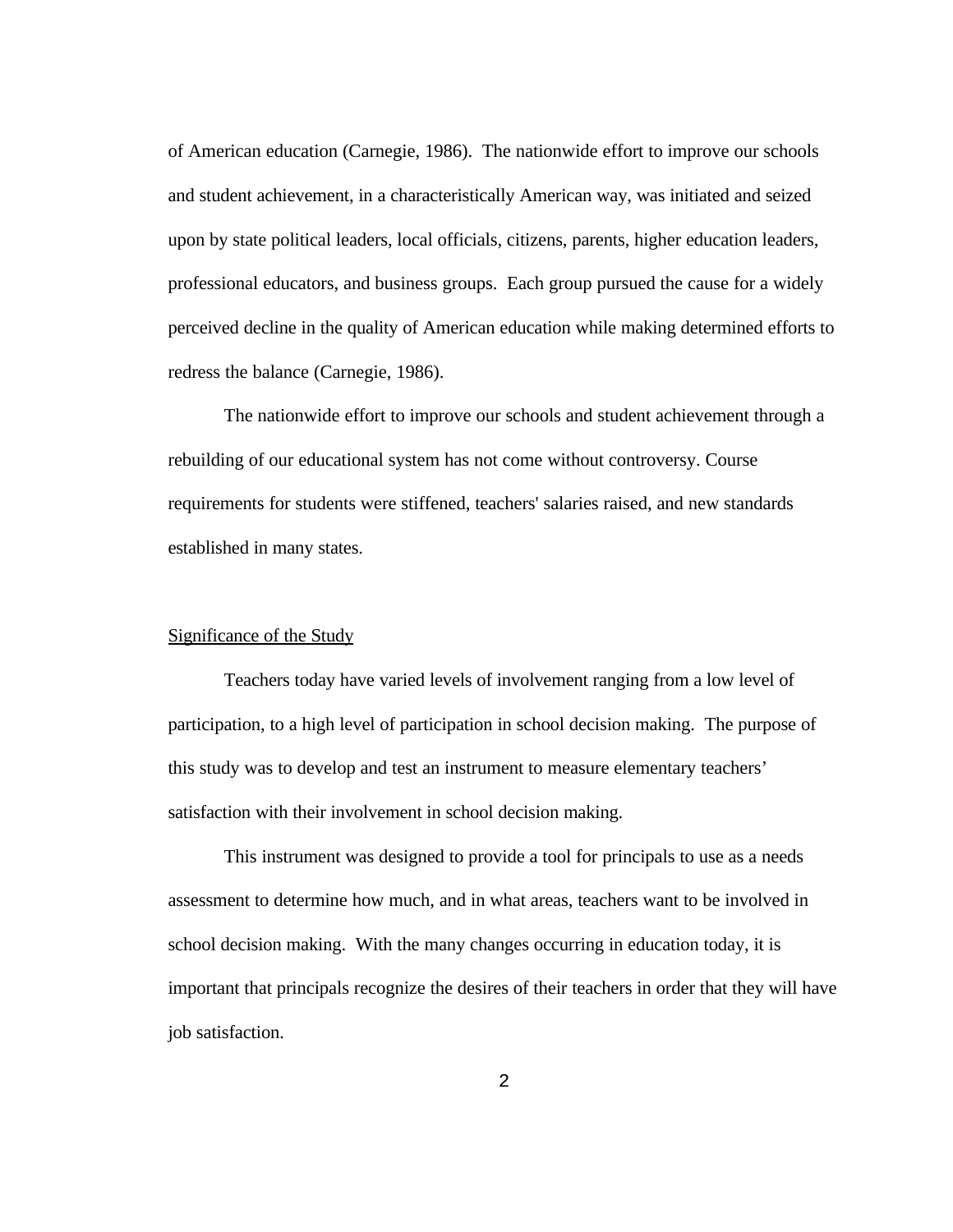## Statement of the Problem

As a result of school-based management, elementary school teachers in today's schools have varying levels of involvement in school decision making. The degree to which this involvement results in a sense of empowerment for teachers has not been established. Research on teachers' opinions about their involvement in decision making in their school is limited. A critical step missing in the research is understanding teachers' desired and actual levels of involvement. Instruments to assess teachers' perceptions of their actual involvement and their desired involvement were not found.

# Purpose

The purpose of this study was to design and test an instrument to measure elementary teachers' satisfaction with their involvement in school decision making.

## Research Questions

The research questions addressed were:

- 1. What is the discrepancy of teachers' desired and actual levels of involvement in the operation of the school based upon their participation in a site-based management program, or a non site-based management program?
- 2. What is the discrepancy of teachers' desired and actual levels of involvement in establishing curriculum and instructional techniques based upon their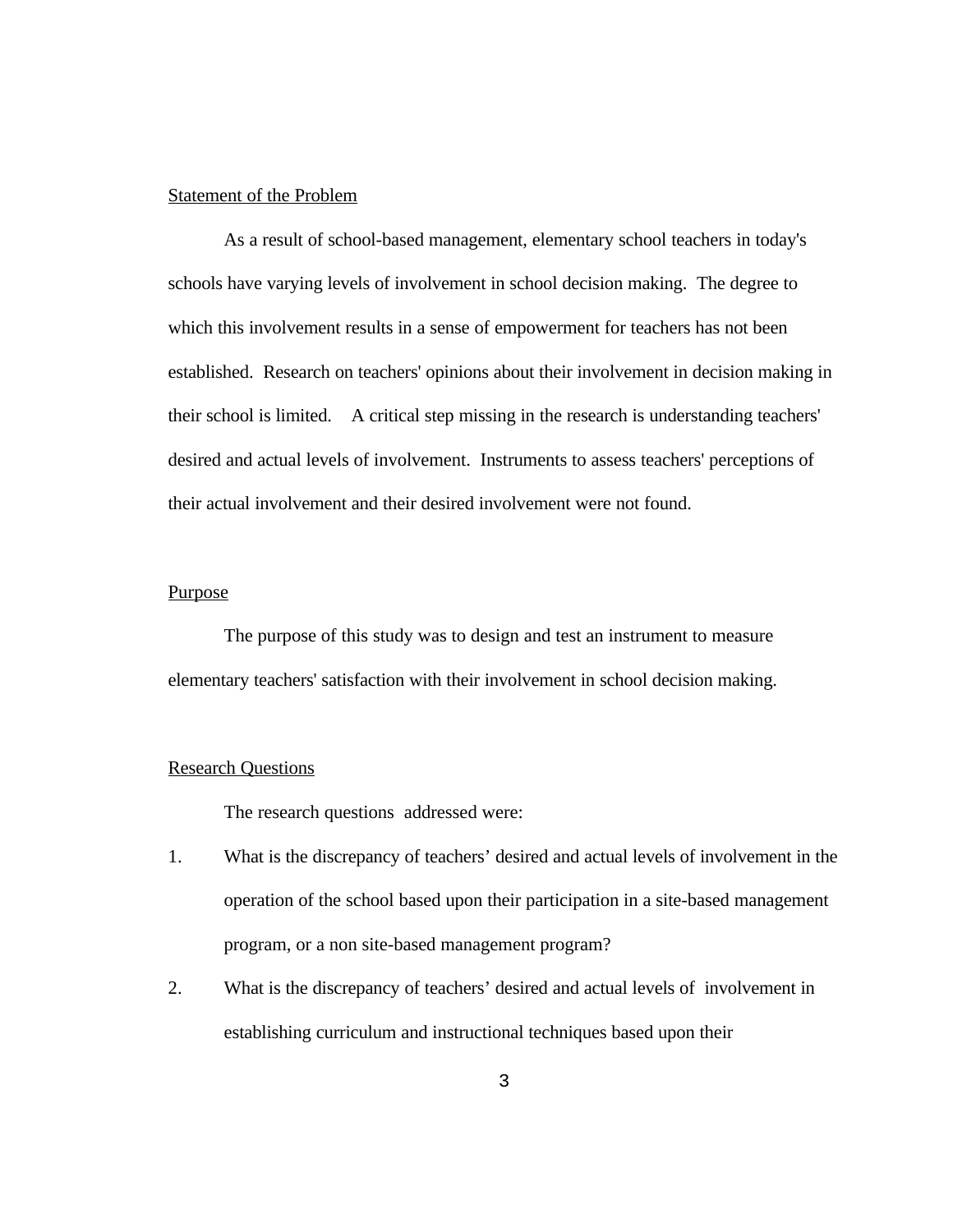participation in a site-based management program, or a non site-based management program?

- 3. What is the discrepancy of teachers' desired and actual levels of involvement in teacher development, evaluation, and work allocation based upon their participation in a site-based management program, or a non site-based management program?
- 4. What is the discrepancy of teachers' desired and actual levels of involvement in establishing student/teacher relationships based upon their participation in a sitebased management program, or a non site-based management program?
- 5. Is there a significant difference in teachers' total desired involvement in school decision making based upon their participation in a site-based management program, or a non site-based management program?
- 6. Is there a significant difference in teachers' total actual involvement in school decision making based upon their participation in a site-based management program, or a non site-based management program?
- 7. Is there a significant difference of teachers' total satisfaction with their involvement in school decision making based upon their participation in a sitebased management program, or a non site-based management program?
- 8. Is satisfaction of teachers' total involvement affected by age, race, and years of experience?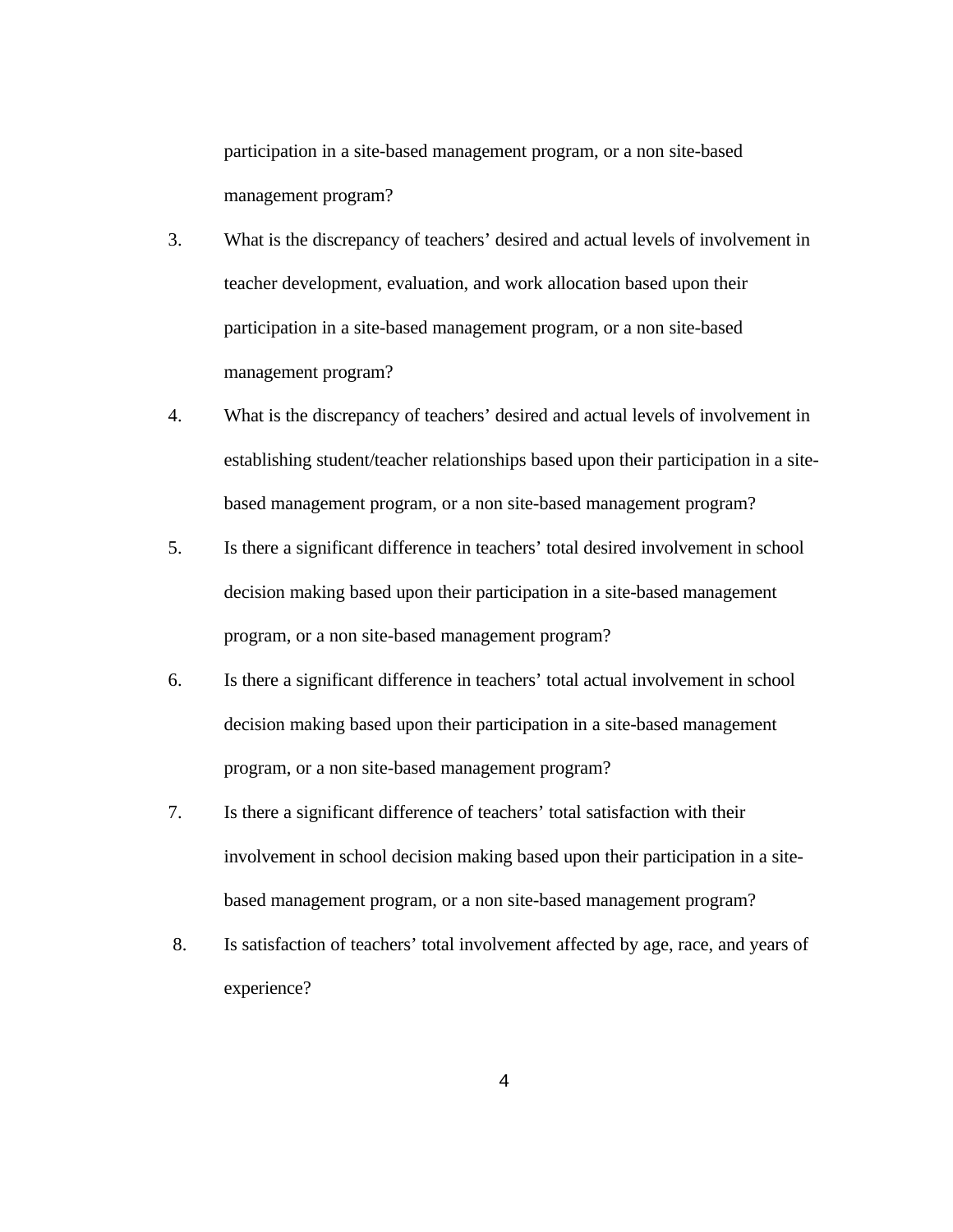#### Limitations of the Study

This study was limited to all full time classroom teachers in five elementary schools from two selected school divisions in the Hampton Roads area. As a result, conclusions cannot be generalized beyond the target population.

## Assumptions of the Study

The basic assumption of this study was that the responses of the teachers who were surveyed would accurately reflect their desired and actual levels of involvement in school decision making. Furthermore, the results of the survey would indicate what areas of involvement teachers would like to participate in, and the level of involvement they would like in each area.

## Organization of the Study

This study is divided into five chapters. Chapter one contains the introduction, significance of the study, statement of the problem, purpose, research questions, limitations of the study, assumptions of the study, and organization of the study. Chapter two contains a review of the related literature on school-based management, shared decision making, participatory management, teacher empowerment, and instruments used to measure teachers' involvement and satisfaction with school decision making. Chapter three consists of the methodology, population and sample, description of the instrument, development of the instrument, scoring procedures, and procedures for